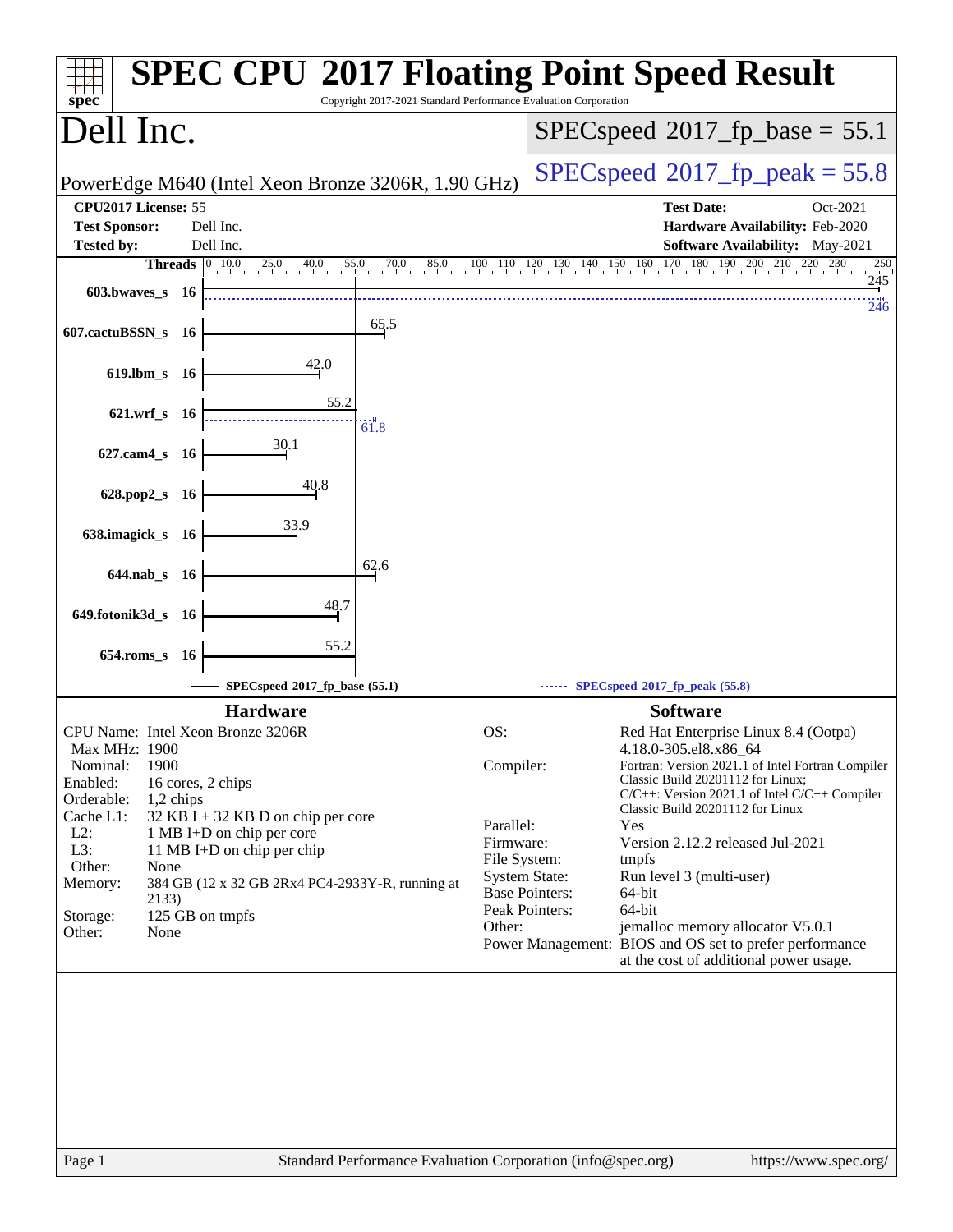| <b>SPEC CPU®2017 Floating Point Speed Result</b><br>$\overline{\text{spec}^*}$<br>Copyright 2017-2021 Standard Performance Evaluation Corporation |                                                     |                |       |                |       |                |                                               |                |                |                   |                |              |                                 |              |
|---------------------------------------------------------------------------------------------------------------------------------------------------|-----------------------------------------------------|----------------|-------|----------------|-------|----------------|-----------------------------------------------|----------------|----------------|-------------------|----------------|--------------|---------------------------------|--------------|
| Dell Inc.                                                                                                                                         |                                                     |                |       |                |       |                | $SPEC speed$ <sup>®</sup> 2017_fp_base = 55.1 |                |                |                   |                |              |                                 |              |
| $SPEC speed^{\circ}2017$ _fp_peak = 55.8<br>PowerEdge M640 (Intel Xeon Bronze 3206R, 1.90 GHz)                                                    |                                                     |                |       |                |       |                |                                               |                |                |                   |                |              |                                 |              |
| CPU2017 License: 55                                                                                                                               |                                                     |                |       |                |       |                |                                               |                |                | <b>Test Date:</b> |                |              | Oct-2021                        |              |
| <b>Test Sponsor:</b>                                                                                                                              | Dell Inc.                                           |                |       |                |       |                |                                               |                |                |                   |                |              | Hardware Availability: Feb-2020 |              |
| <b>Tested by:</b>                                                                                                                                 | Dell Inc.<br><b>Software Availability:</b> May-2021 |                |       |                |       |                |                                               |                |                |                   |                |              |                                 |              |
| <b>Results Table</b>                                                                                                                              |                                                     |                |       |                |       |                |                                               |                |                |                   |                |              |                                 |              |
|                                                                                                                                                   |                                                     |                |       | <b>Base</b>    |       |                |                                               |                |                |                   | <b>Peak</b>    |              |                                 |              |
| <b>Benchmark</b>                                                                                                                                  | <b>Threads</b>                                      | <b>Seconds</b> | Ratio | <b>Seconds</b> | Ratio | <b>Seconds</b> | Ratio                                         | <b>Threads</b> | <b>Seconds</b> | <b>Ratio</b>      | <b>Seconds</b> | <b>Ratio</b> | <b>Seconds</b>                  | <b>Ratio</b> |
| 603.bwaves_s                                                                                                                                      | 16                                                  | 241            | 245   | 241            | 245   |                |                                               | 16             | 239            | 247               | <b>240</b>     | 246          |                                 |              |
| 607.cactuBSSN s                                                                                                                                   | 16                                                  | 253            | 65.8  | 255            | 65.5  |                |                                               | 16             | 253            | 65.8              | 255            | 65.5         |                                 |              |
| $619.$ lbm s                                                                                                                                      | 16                                                  | 125            | 42.0  | 125            | 42.1  |                |                                               | 16             | 125            | 42.0              | 125            | 42.1         |                                 |              |
| $621$ .wrf s                                                                                                                                      | 16                                                  | 240            | 55.2  | 237            | 55.8  |                |                                               | 16             | 211            | 62.6              | 214            | 61.8         |                                 |              |
| $627.cam4$ s                                                                                                                                      | 16                                                  | 295            | 30.1  | 295            | 30.1  |                |                                               | 16             | 295            | 30.1              | 295            | 30.1         |                                 |              |
| $628.pop2_s$                                                                                                                                      | 16                                                  | 291            | 40.8  | 289            | 41.1  |                |                                               | 16             | 291            | 40.8              | 289            | 41.1         |                                 |              |
| 638.imagick_s                                                                                                                                     | 16                                                  | 426            | 33.9  | 425            | 33.9  |                |                                               | 16             | 426            | 33.9              | 425            | 33.9         |                                 |              |
| $644.nab$ <sub>s</sub>                                                                                                                            | 16                                                  | 279            | 62.6  | 279            | 62.6  |                |                                               | 16             | 279            | 62.6              | 279            | 62.6         |                                 |              |
| 649.fotonik3d_s                                                                                                                                   | 16                                                  | 185            | 49.3  | 187            | 48.7  |                |                                               | 16             | 185            | 49.3              | 187            | 48.7         |                                 |              |
| 654.roms_s                                                                                                                                        | 16                                                  | 285            | 55.2  | 285            | 55.2  |                |                                               | 16             | 285            | 55.2              | 285            | 55.2         |                                 |              |
|                                                                                                                                                   | $SPECspeed*2017_fp\_base =$                         |                | 55.1  |                |       |                |                                               |                |                |                   |                |              |                                 |              |
| $SPECspeed*2017_fp\_peak =$<br>55.8                                                                                                               |                                                     |                |       |                |       |                |                                               |                |                |                   |                |              |                                 |              |
| Results appear in the order in which they were run. Bold underlined text indicates a median measurement.                                          |                                                     |                |       |                |       |                |                                               |                |                |                   |                |              |                                 |              |
| Angrating System Nates                                                                                                                            |                                                     |                |       |                |       |                |                                               |                |                |                   |                |              |                                 |              |

## **[Operating System Notes](http://www.spec.org/auto/cpu2017/Docs/result-fields.html#OperatingSystemNotes)**

Stack size set to unlimited using "ulimit -s unlimited"

## **[Environment Variables Notes](http://www.spec.org/auto/cpu2017/Docs/result-fields.html#EnvironmentVariablesNotes)**

```
Environment variables set by runcpu before the start of the run:
KMP_AFFINITY = "granularity=fine,compact"
LD_LIBRARY_PATH =
      "/mnt/ramdisk/cpu2017-1.1.8-ic2021.1/lib/intel64:/mnt/ramdisk/cpu2017-1.
      1.8-ic2021.1/je5.0.1-64"
MALLOC_CONF = "retain:true"
OMP_STACKSIZE = "192M"
```
### **[General Notes](http://www.spec.org/auto/cpu2017/Docs/result-fields.html#GeneralNotes)**

 Binaries compiled on a system with 1x Intel Core i9-7980XE CPU + 64GB RAM memory using Redhat Enterprise Linux 8.0 Transparent Huge Pages enabled by default Prior to runcpu invocation Filesystem page cache synced and cleared with: sync; echo 3> /proc/sys/vm/drop\_caches jemalloc, a general purpose malloc implementation built with the RedHat Enterprise 7.5, and the system compiler gcc 4.8.5 sources available from jemalloc.net or <https://github.com/jemalloc/jemalloc/releases>

NA: The test sponsor attests, as of date of publication, that CVE-2017-5754 (Meltdown) is mitigated in the system as tested and documented.

**(Continued on next page)**

| Page 2 | Standard Performance Evaluation Corporation (info@spec.org) | https://www.spec.org/ |
|--------|-------------------------------------------------------------|-----------------------|
|--------|-------------------------------------------------------------|-----------------------|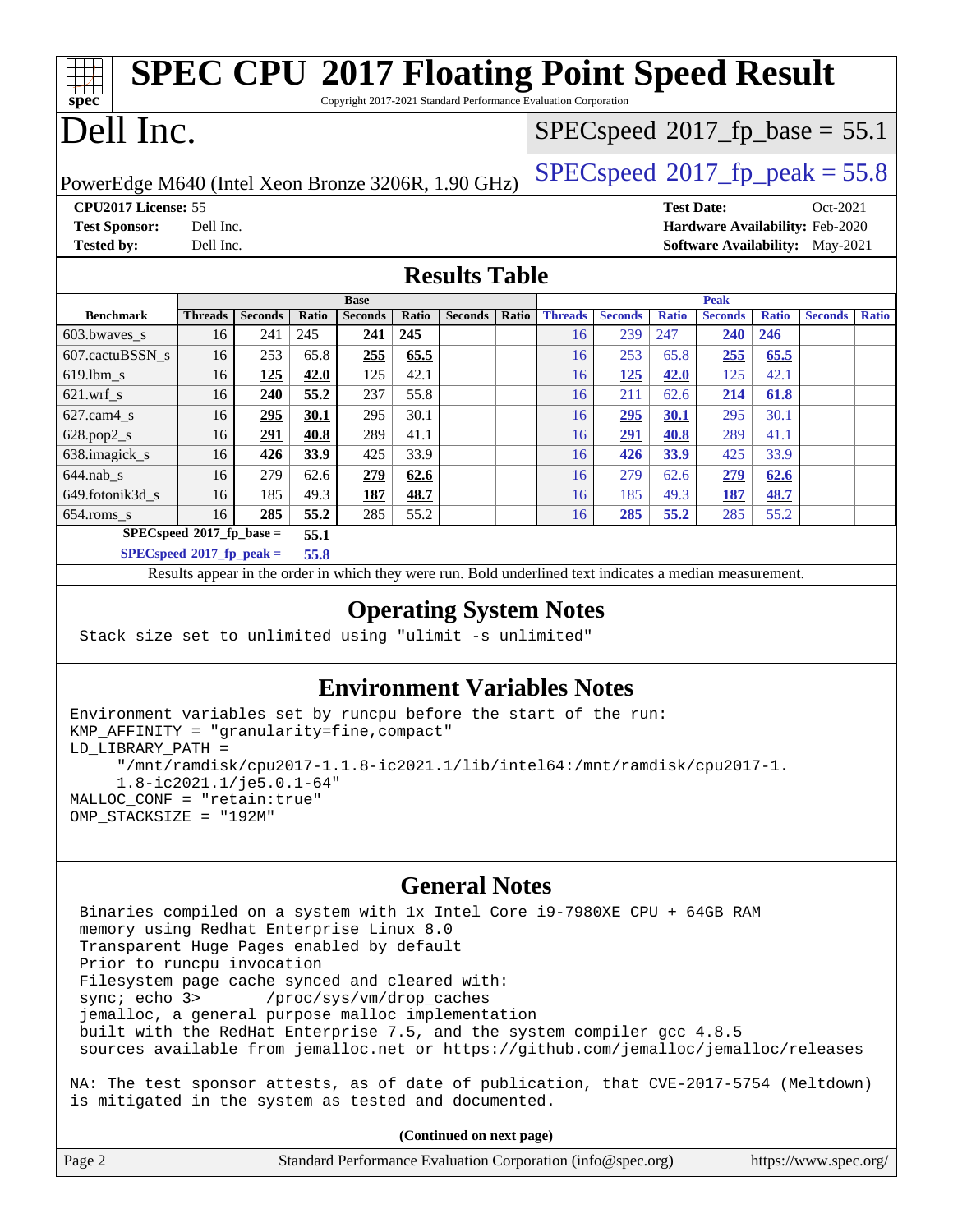#### **[spec](http://www.spec.org/) [SPEC CPU](http://www.spec.org/auto/cpu2017/Docs/result-fields.html#SPECCPU2017FloatingPointSpeedResult)[2017 Floating Point Speed Result](http://www.spec.org/auto/cpu2017/Docs/result-fields.html#SPECCPU2017FloatingPointSpeedResult)** Copyright 2017-2021 Standard Performance Evaluation Corporation Dell Inc. PowerEdge M640 (Intel Xeon Bronze 3206R, 1.90 GHz)  $\left|$  [SPECspeed](http://www.spec.org/auto/cpu2017/Docs/result-fields.html#SPECspeed2017fppeak)®[2017\\_fp\\_peak = 5](http://www.spec.org/auto/cpu2017/Docs/result-fields.html#SPECspeed2017fppeak)5.8  $SPECspeed^{\circledcirc}2017$  $SPECspeed^{\circledcirc}2017$  fp base = 55.1 **[CPU2017 License:](http://www.spec.org/auto/cpu2017/Docs/result-fields.html#CPU2017License)** 55 **[Test Date:](http://www.spec.org/auto/cpu2017/Docs/result-fields.html#TestDate)** Oct-2021 **[Test Sponsor:](http://www.spec.org/auto/cpu2017/Docs/result-fields.html#TestSponsor)** Dell Inc. **[Hardware Availability:](http://www.spec.org/auto/cpu2017/Docs/result-fields.html#HardwareAvailability)** Feb-2020 **[Tested by:](http://www.spec.org/auto/cpu2017/Docs/result-fields.html#Testedby)** Dell Inc. **[Software Availability:](http://www.spec.org/auto/cpu2017/Docs/result-fields.html#SoftwareAvailability)** May-2021 **[General Notes \(Continued\)](http://www.spec.org/auto/cpu2017/Docs/result-fields.html#GeneralNotes)** Yes: The test sponsor attests, as of date of publication, that CVE-2017-5753 (Spectre variant 1) is mitigated in the system as tested and documented. Yes: The test sponsor attests, as of date of publication, that CVE-2017-5715 (Spectre variant 2) is mitigated in the system as tested and documented. Benchmark run from a 125 GB ramdisk created with the cmd: "mount -t tmpfs -o size=125G tmpfs /mnt/ramdisk" **[Platform Notes](http://www.spec.org/auto/cpu2017/Docs/result-fields.html#PlatformNotes)** BIOS Settings: Virtualization Technology : Disabled System Profile : Custom CPU Power Management : Maximum Performance C1E : Disabled C States : Autonomous Memory Patrol Scrub : Disabled Energy Efficiency Policy : Performance CPU Interconnect Bus Link Power Management : Disabled PCI ASPM L1 Link Power Management : Disabled Sysinfo program /mnt/ramdisk/cpu2017-1.1.8-ic2021.1/bin/sysinfo Rev: r6622 of 2021-04-07 982a61ec0915b55891ef0e16acafc64d running on localhost.localdomain Thu Oct 21 20:12:44 2021 SUT (System Under Test) info as seen by some common utilities. For more information on this section, see <https://www.spec.org/cpu2017/Docs/config.html#sysinfo> From /proc/cpuinfo model name : Intel(R) Xeon(R) Bronze 3206R CPU @ 1.90GHz 2 "physical id"s (chips) 16 "processors" cores, siblings (Caution: counting these is hw and system dependent. The following excerpts from /proc/cpuinfo might not be reliable. Use with caution.) cpu cores : 8 siblings : 8 physical 0: cores 0 1 2 3 4 5 6 7 physical 1: cores 0 1 2 3 4 5 6 7 From lscpu from util-linux 2.32.1: Architecture: x86\_64 CPU op-mode(s): 32-bit, 64-bit **(Continued on next page)**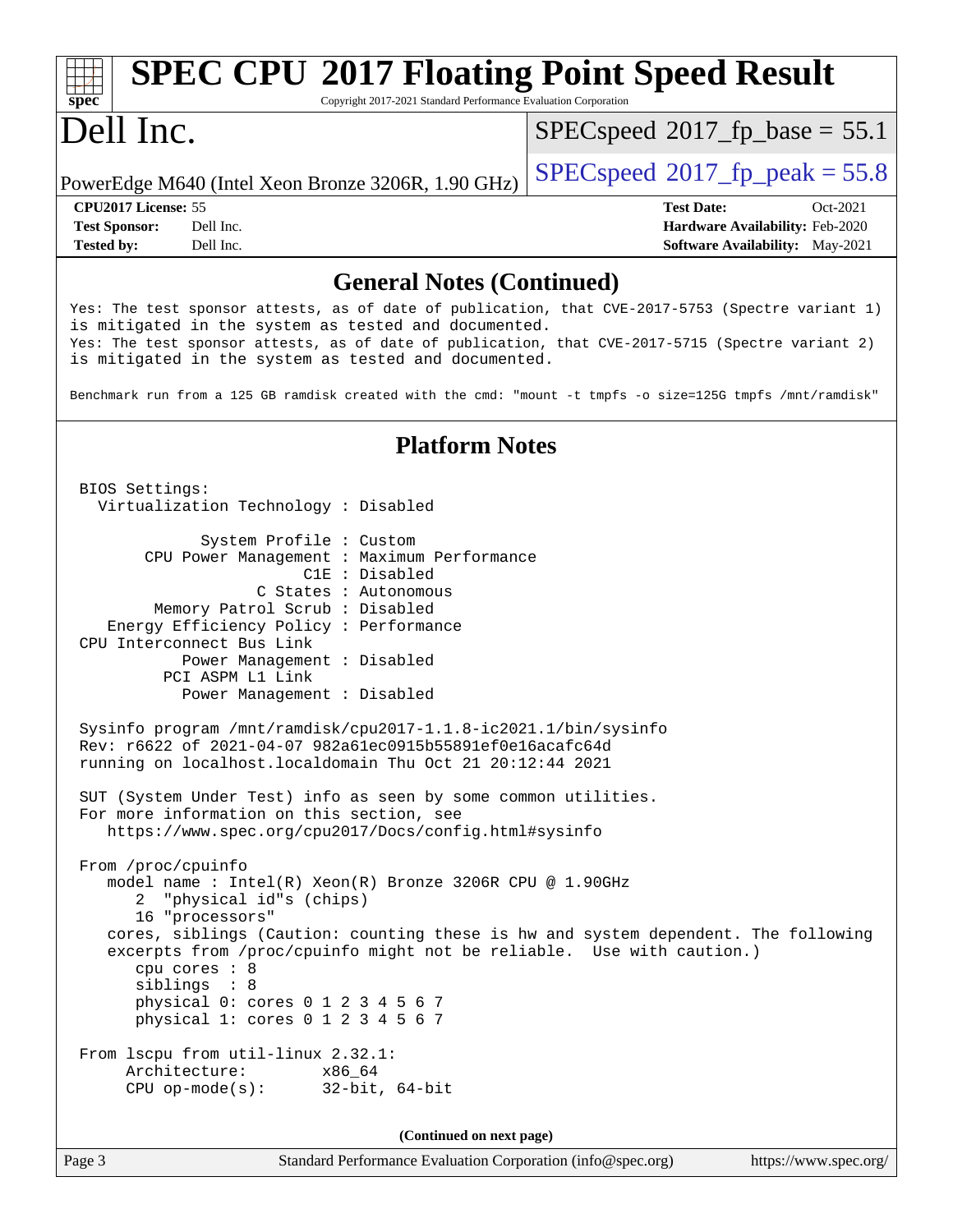| <b>SPEC CPU®2017 Floating Point Speed Result</b><br>Copyright 2017-2021 Standard Performance Evaluation Corporation<br>spec <sup>®</sup> |                                                               |                                                                                                                                                                         |                                        |  |  |
|------------------------------------------------------------------------------------------------------------------------------------------|---------------------------------------------------------------|-------------------------------------------------------------------------------------------------------------------------------------------------------------------------|----------------------------------------|--|--|
| Dell Inc.                                                                                                                                |                                                               | $SPEC speed^{\circ}2017\_fp\_base = 55.1$                                                                                                                               |                                        |  |  |
| PowerEdge M640 (Intel Xeon Bronze 3206R, 1.90 GHz)                                                                                       |                                                               | $SPEC speed^{\circ}2017$ fp peak = 55.8                                                                                                                                 |                                        |  |  |
| CPU2017 License: 55                                                                                                                      |                                                               | <b>Test Date:</b>                                                                                                                                                       | Oct-2021                               |  |  |
| <b>Test Sponsor:</b><br>Dell Inc.                                                                                                        |                                                               |                                                                                                                                                                         | Hardware Availability: Feb-2020        |  |  |
| Dell Inc.<br><b>Tested by:</b>                                                                                                           |                                                               |                                                                                                                                                                         | <b>Software Availability:</b> May-2021 |  |  |
|                                                                                                                                          | <b>Platform Notes (Continued)</b>                             |                                                                                                                                                                         |                                        |  |  |
| Byte Order:                                                                                                                              | Little Endian                                                 |                                                                                                                                                                         |                                        |  |  |
| CPU(s):                                                                                                                                  | 16                                                            |                                                                                                                                                                         |                                        |  |  |
| On-line CPU(s) list: $0-15$                                                                                                              |                                                               |                                                                                                                                                                         |                                        |  |  |
| Thread(s) per core:                                                                                                                      | 1                                                             |                                                                                                                                                                         |                                        |  |  |
| $Core(s)$ per socket:                                                                                                                    | 8                                                             |                                                                                                                                                                         |                                        |  |  |
| Socket(s):<br>NUMA $node(s)$ :                                                                                                           | 2<br>2                                                        |                                                                                                                                                                         |                                        |  |  |
| Vendor ID:                                                                                                                               | GenuineIntel                                                  |                                                                                                                                                                         |                                        |  |  |
| BIOS Vendor ID:                                                                                                                          | Intel                                                         |                                                                                                                                                                         |                                        |  |  |
| CPU family:                                                                                                                              | 6                                                             |                                                                                                                                                                         |                                        |  |  |
| Model:                                                                                                                                   | 85                                                            |                                                                                                                                                                         |                                        |  |  |
| Model name:                                                                                                                              | $Intel(R) Xeon(R) Bronze 3206R CPU @ 1.90GHz$                 |                                                                                                                                                                         |                                        |  |  |
| BIOS Model name:                                                                                                                         | $Intel(R) Xeon(R) Bronze 3206R CPU @ 1.90GHz$<br>7            |                                                                                                                                                                         |                                        |  |  |
| Stepping:<br>CPU MHz:                                                                                                                    | 1146.820                                                      |                                                                                                                                                                         |                                        |  |  |
| CPU max MHz:                                                                                                                             | 1900.0000                                                     |                                                                                                                                                                         |                                        |  |  |
| CPU min MHz:                                                                                                                             | 1000.0000                                                     |                                                                                                                                                                         |                                        |  |  |
| BogoMIPS:                                                                                                                                | 3800.00                                                       |                                                                                                                                                                         |                                        |  |  |
| Virtualization:                                                                                                                          | $VT - x$                                                      |                                                                                                                                                                         |                                        |  |  |
| L1d cache:                                                                                                                               | 32K                                                           |                                                                                                                                                                         |                                        |  |  |
| L2 cache:                                                                                                                                | Lli cache:<br>32K<br>1024K                                    |                                                                                                                                                                         |                                        |  |  |
| L3 cache:                                                                                                                                | 11264K                                                        |                                                                                                                                                                         |                                        |  |  |
| NUMA $node0$ $CPU(s):$                                                                                                                   | 0, 2, 4, 6, 8, 10, 12, 14                                     |                                                                                                                                                                         |                                        |  |  |
| NUMA $node1$ CPU( $s$ ):                                                                                                                 | 1, 3, 5, 7, 9, 11, 13, 15                                     |                                                                                                                                                                         |                                        |  |  |
| $Fla$ as:                                                                                                                                | fpu vme de pse tsc msr pae mce cx8 apic sep mtrr pge mca cmov |                                                                                                                                                                         |                                        |  |  |
| pat pse36 clflush dts acpi mmx fxsr sse sse2 ss ht tm pbe syscall nx pdpelgb rdtscp                                                      |                                                               |                                                                                                                                                                         |                                        |  |  |
|                                                                                                                                          |                                                               | lm constant_tsc art arch_perfmon pebs bts rep_good nopl xtopology nonstop_tsc cpuid                                                                                     |                                        |  |  |
|                                                                                                                                          |                                                               | aperfmperf pni pclmulqdq dtes64 monitor ds_cpl vmx smx est tm2 ssse3 sdbg fma cx16<br>xtpr pdcm pcid dca sse4_1 sse4_2 x2apic movbe popcnt tsc_deadline_timer aes xsave |                                        |  |  |
|                                                                                                                                          |                                                               | avx f16c rdrand lahf_lm abm 3dnowprefetch cpuid_fault epb cat_13 cdp_13                                                                                                 |                                        |  |  |
|                                                                                                                                          |                                                               | invpcid_single intel_ppin ssbd mba ibrs ibpb stibp ibrs_enhanced fsgsbase tsc_adjust                                                                                    |                                        |  |  |
|                                                                                                                                          |                                                               | bmil hle avx2 smep bmi2 erms invpcid cqm mpx rdt_a avx512f avx512dq rdseed adx smap                                                                                     |                                        |  |  |
|                                                                                                                                          |                                                               | clflushopt clwb intel_pt avx512cd avx512bw avx512vl xsaveopt xsavec xgetbvl xsaves                                                                                      |                                        |  |  |
| cqm_llc cqm_occup_llc cqm_mbm_total cqm_mbm_local dtherm arat pln pts pku ospke                                                          |                                                               |                                                                                                                                                                         |                                        |  |  |
| avx512_vnni md_clear flush_lld arch_capabilities                                                                                         |                                                               |                                                                                                                                                                         |                                        |  |  |
| /proc/cpuinfo cache data                                                                                                                 |                                                               |                                                                                                                                                                         |                                        |  |  |
| cache size : $11264$ KB                                                                                                                  |                                                               |                                                                                                                                                                         |                                        |  |  |
|                                                                                                                                          |                                                               |                                                                                                                                                                         |                                        |  |  |
| From numactl --hardware                                                                                                                  |                                                               |                                                                                                                                                                         |                                        |  |  |
| WARNING: a numactl 'node' might or might not correspond to a physical chip.<br>$available: 2 nodes (0-1)$                                |                                                               |                                                                                                                                                                         |                                        |  |  |
| node 0 cpus: 0 2 4 6 8 10 12 14                                                                                                          |                                                               |                                                                                                                                                                         |                                        |  |  |
| node 0 size: 192075 MB                                                                                                                   |                                                               |                                                                                                                                                                         |                                        |  |  |
| node 0 free: 181594 MB                                                                                                                   |                                                               |                                                                                                                                                                         |                                        |  |  |
| node 1 cpus: 1 3 5 7 9 11 13 15                                                                                                          |                                                               |                                                                                                                                                                         |                                        |  |  |
| (Continued on next page)                                                                                                                 |                                                               |                                                                                                                                                                         |                                        |  |  |
| Page 4                                                                                                                                   | Standard Performance Evaluation Corporation (info@spec.org)   |                                                                                                                                                                         | https://www.spec.org/                  |  |  |
|                                                                                                                                          |                                                               |                                                                                                                                                                         |                                        |  |  |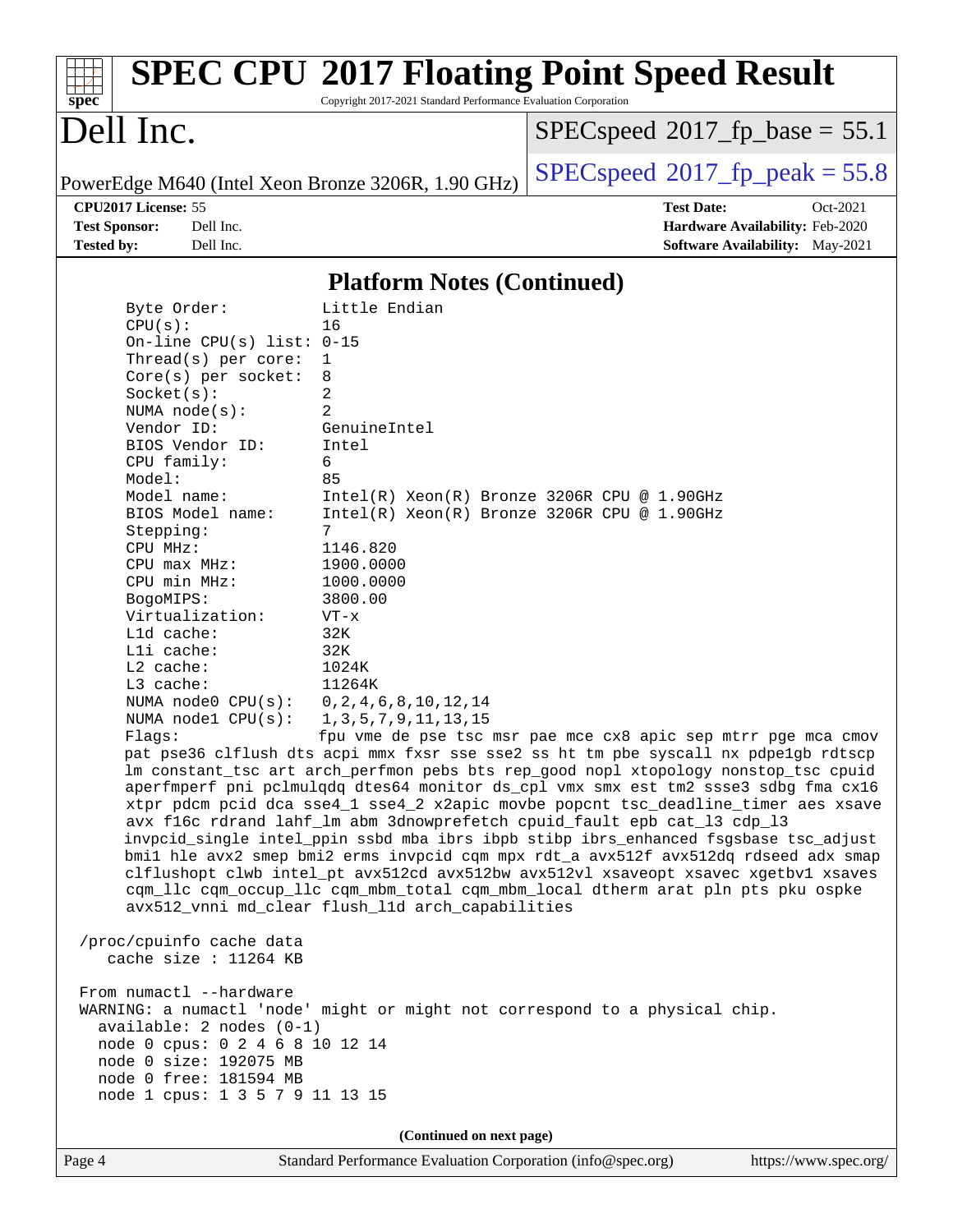| <b>SPEC CPU®2017 Floating Point Speed Result</b><br>Copyright 2017-2021 Standard Performance Evaluation Corporation<br>spec <sup>®</sup>                                                                                                                                                                                                                                                                                                                                                                                                                                                                                                                                                                                                                                                                                                                                                                                                                                                                                                                                                                                                           |                                                                                                        |  |  |  |
|----------------------------------------------------------------------------------------------------------------------------------------------------------------------------------------------------------------------------------------------------------------------------------------------------------------------------------------------------------------------------------------------------------------------------------------------------------------------------------------------------------------------------------------------------------------------------------------------------------------------------------------------------------------------------------------------------------------------------------------------------------------------------------------------------------------------------------------------------------------------------------------------------------------------------------------------------------------------------------------------------------------------------------------------------------------------------------------------------------------------------------------------------|--------------------------------------------------------------------------------------------------------|--|--|--|
| Dell Inc.                                                                                                                                                                                                                                                                                                                                                                                                                                                                                                                                                                                                                                                                                                                                                                                                                                                                                                                                                                                                                                                                                                                                          | $SPEC speed$ <sup>®</sup> 2017_fp_base = 55.1                                                          |  |  |  |
| PowerEdge M640 (Intel Xeon Bronze 3206R, 1.90 GHz)                                                                                                                                                                                                                                                                                                                                                                                                                                                                                                                                                                                                                                                                                                                                                                                                                                                                                                                                                                                                                                                                                                 | $SPEC speed^{\circ}2017$ [p_peak = 55.8                                                                |  |  |  |
| CPU2017 License: 55<br>Dell Inc.                                                                                                                                                                                                                                                                                                                                                                                                                                                                                                                                                                                                                                                                                                                                                                                                                                                                                                                                                                                                                                                                                                                   | <b>Test Date:</b><br>Oct-2021                                                                          |  |  |  |
| <b>Test Sponsor:</b><br><b>Tested by:</b><br>Dell Inc.                                                                                                                                                                                                                                                                                                                                                                                                                                                                                                                                                                                                                                                                                                                                                                                                                                                                                                                                                                                                                                                                                             | Hardware Availability: Feb-2020<br><b>Software Availability:</b> May-2021                              |  |  |  |
| <b>Platform Notes (Continued)</b>                                                                                                                                                                                                                                                                                                                                                                                                                                                                                                                                                                                                                                                                                                                                                                                                                                                                                                                                                                                                                                                                                                                  |                                                                                                        |  |  |  |
| node 1 size: 193496 MB<br>node 1 free: 187801 MB<br>node distances:<br>node<br>$\overline{\phantom{0}}$<br>$\overline{1}$<br>0:<br>10<br>21<br>21<br>10<br>1:<br>From /proc/meminfo<br>MemTotal:<br>394825512 kB<br>$\mathbf{0}$<br>HugePages_Total:<br>Hugepagesize:<br>2048 kB<br>/sbin/tuned-adm active<br>Current active profile: throughput-performance<br>/sys/devices/system/cpu/cpu*/cpufreq/scaling_governor has<br>performance<br>From /etc/*release* /etc/*version*<br>os-release:<br>NAME="Red Hat Enterprise Linux"<br>VERSION="8.4 (Ootpa)"<br>$ID="rhe1"$<br>ID_LIKE="fedora"<br>VERSION ID="8.4"<br>PLATFORM_ID="platform:el8"<br>PRETTY_NAME="Red Hat Enterprise Linux 8.4 (Ootpa)"<br>ANSI COLOR="0;31"<br>redhat-release: Red Hat Enterprise Linux release 8.4 (Ootpa)<br>system-release: Red Hat Enterprise Linux release 8.4 (Ootpa)<br>system-release-cpe: cpe:/o:redhat:enterprise_linux:8.4:ga<br>uname $-a$ :<br>Linux localhost.localdomain 4.18.0-305.el8.x86_64 #1 SMP Thu Apr 29 08:54:30 EDT 2021<br>x86_64 x86_64 x86_64 GNU/Linux<br>Kernel self-reported vulnerability status:<br>CVE-2018-12207 (iTLB Multihit): | KVM: Mitigation: Split huge pages                                                                      |  |  |  |
| CVE-2018-3620 (L1 Terminal Fault):<br>Microarchitectural Data Sampling:<br>CVE-2017-5754 (Meltdown):<br>CVE-2018-3639 (Speculative Store Bypass):                                                                                                                                                                                                                                                                                                                                                                                                                                                                                                                                                                                                                                                                                                                                                                                                                                                                                                                                                                                                  | Not affected<br>Not affected<br>Not affected<br>Mitigation: Speculative Store                          |  |  |  |
| CVE-2017-5753 (Spectre variant 1):                                                                                                                                                                                                                                                                                                                                                                                                                                                                                                                                                                                                                                                                                                                                                                                                                                                                                                                                                                                                                                                                                                                 | Bypass disabled via prctl and<br>seccomp<br>Mitigation: usercopy/swapgs<br>barriers and __user pointer |  |  |  |
| (Continued on next page)                                                                                                                                                                                                                                                                                                                                                                                                                                                                                                                                                                                                                                                                                                                                                                                                                                                                                                                                                                                                                                                                                                                           |                                                                                                        |  |  |  |

Page 5 Standard Performance Evaluation Corporation [\(info@spec.org\)](mailto:info@spec.org) <https://www.spec.org/>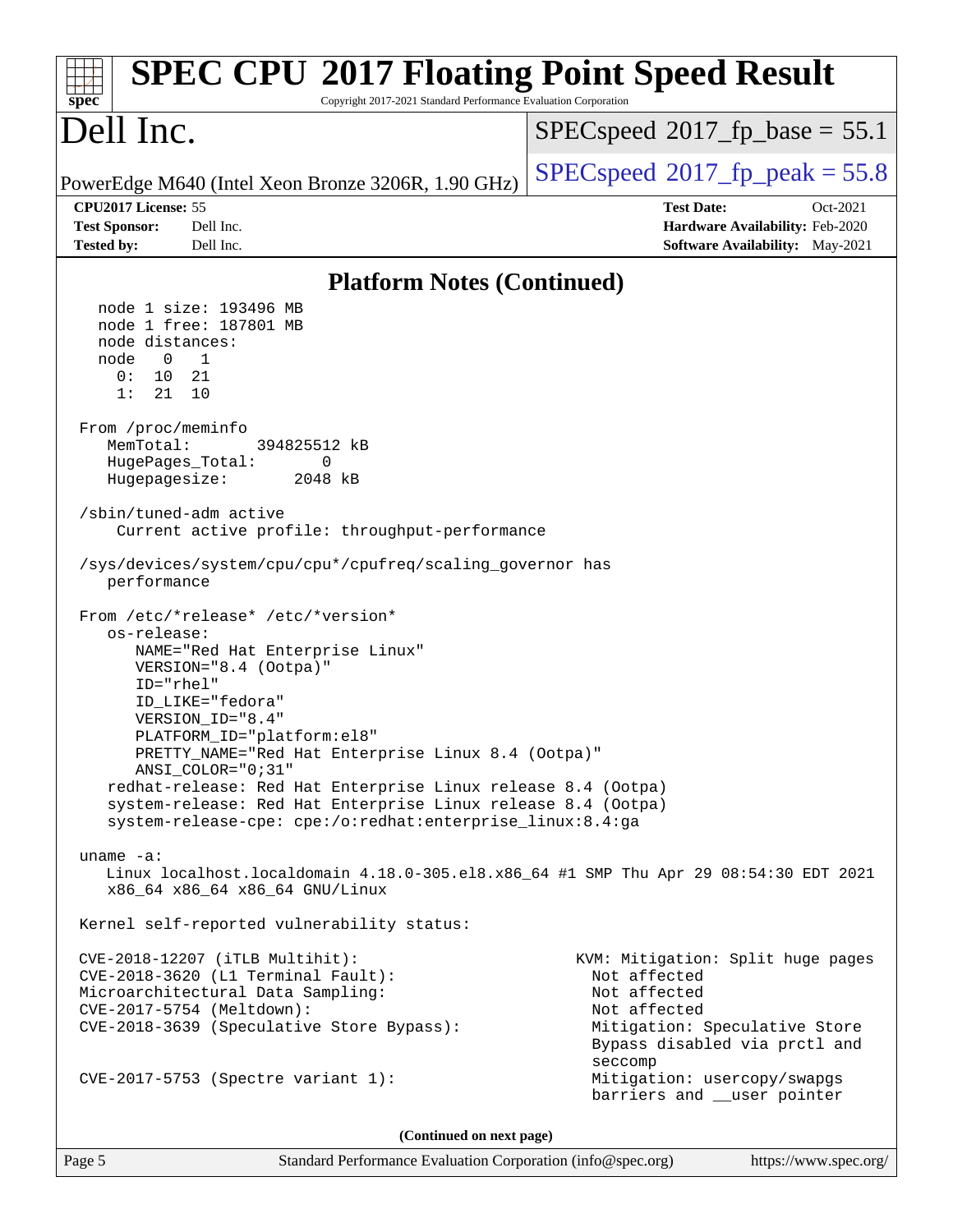| <b>SPEC CPU®2017 Floating Point Speed Result</b><br>spec<br>Copyright 2017-2021 Standard Performance Evaluation Corporation                                                                                                                                                                                                                                                                                                                                                                                                                                                                                              |                                                                                                            |  |  |  |
|--------------------------------------------------------------------------------------------------------------------------------------------------------------------------------------------------------------------------------------------------------------------------------------------------------------------------------------------------------------------------------------------------------------------------------------------------------------------------------------------------------------------------------------------------------------------------------------------------------------------------|------------------------------------------------------------------------------------------------------------|--|--|--|
| Dell Inc.                                                                                                                                                                                                                                                                                                                                                                                                                                                                                                                                                                                                                | $SPEC speed^{\circ}2017$ fp base = 55.1                                                                    |  |  |  |
| PowerEdge M640 (Intel Xeon Bronze 3206R, 1.90 GHz)                                                                                                                                                                                                                                                                                                                                                                                                                                                                                                                                                                       | $SPEC speed^{\circ}2017$ fp peak = 55.8                                                                    |  |  |  |
| CPU2017 License: 55<br><b>Test Sponsor:</b><br>Dell Inc.<br>Dell Inc.<br><b>Tested by:</b>                                                                                                                                                                                                                                                                                                                                                                                                                                                                                                                               | <b>Test Date:</b><br>Oct-2021<br>Hardware Availability: Feb-2020<br><b>Software Availability:</b> May-2021 |  |  |  |
| <b>Platform Notes (Continued)</b>                                                                                                                                                                                                                                                                                                                                                                                                                                                                                                                                                                                        |                                                                                                            |  |  |  |
| $CVE-2017-5715$ (Spectre variant 2):<br>CVE-2020-0543 (Special Register Buffer Data Sampling): Not affected<br>CVE-2019-11135 (TSX Asynchronous Abort):<br>run-level 3 Oct 21 14:02                                                                                                                                                                                                                                                                                                                                                                                                                                      | sanitization<br>Mitigation: Enhanced IBRS, IBPB:<br>conditional, RSB filling<br>Mitigation: TSX disabled   |  |  |  |
| SPEC is set to: /mnt/ramdisk/cpu2017-1.1.8-ic2021.1<br>Size Used Avail Use% Mounted on<br>Filesystem<br>Type<br>tmpfs<br>tmpfs 125G<br>11G 115G<br>From /sys/devices/virtual/dmi/id<br>Vendor:<br>Dell Inc.<br>Product:<br>PowerEdge M640                                                                                                                                                                                                                                                                                                                                                                                | 9% /mnt/ramdisk                                                                                            |  |  |  |
| Product Family: PowerEdge<br>Additional information from dmidecode 3.2 follows. WARNING: Use caution when you<br>interpret this section. The 'dmidecode' program reads system data which is "intended to<br>allow hardware to be accurately determined", but the intent may not be met, as there are<br>frequent changes to hardware, firmware, and the "DMTF SMBIOS" standard.<br>Memory:<br>5x 00AD00B300AD HMA84GR7CJR4N-WM 32 GB 2 rank 2933, configured at 2133<br>4x 00AD063200AD HMA84GR7CJR4N-WM 32 GB 2 rank 2933, configured at 2133<br>3x 00AD069D00AD HMA84GR7CJR4N-WM 32 GB 2 rank 2933, configured at 2133 |                                                                                                            |  |  |  |
| BIOS:<br>Dell Inc.<br>BIOS Vendor:<br>2.12.2<br>BIOS Version:<br>BIOS Date:<br>07/12/2021<br>BIOS Revision:<br>2.12<br>(End of data from sysinfo program)                                                                                                                                                                                                                                                                                                                                                                                                                                                                |                                                                                                            |  |  |  |
| <b>Compiler Version Notes</b>                                                                                                                                                                                                                                                                                                                                                                                                                                                                                                                                                                                            |                                                                                                            |  |  |  |
| 619.1bm_s(base, peak) 638.imagick_s(base, peak)<br>C<br>644.nab_s(base, peak)                                                                                                                                                                                                                                                                                                                                                                                                                                                                                                                                            |                                                                                                            |  |  |  |
| Intel(R) C Intel(R) 64 Compiler Classic for applications running on Intel(R)<br>64, Version 2021.1 Build 20201112_000000<br>Copyright (C) 1985-2020 Intel Corporation. All rights reserved.                                                                                                                                                                                                                                                                                                                                                                                                                              |                                                                                                            |  |  |  |
|                                                                                                                                                                                                                                                                                                                                                                                                                                                                                                                                                                                                                          |                                                                                                            |  |  |  |
| (Continued on next page)<br>Standard Performance Evaluation Corporation (info@spec.org)<br>Page 6                                                                                                                                                                                                                                                                                                                                                                                                                                                                                                                        | https://www.spec.org/                                                                                      |  |  |  |
|                                                                                                                                                                                                                                                                                                                                                                                                                                                                                                                                                                                                                          |                                                                                                            |  |  |  |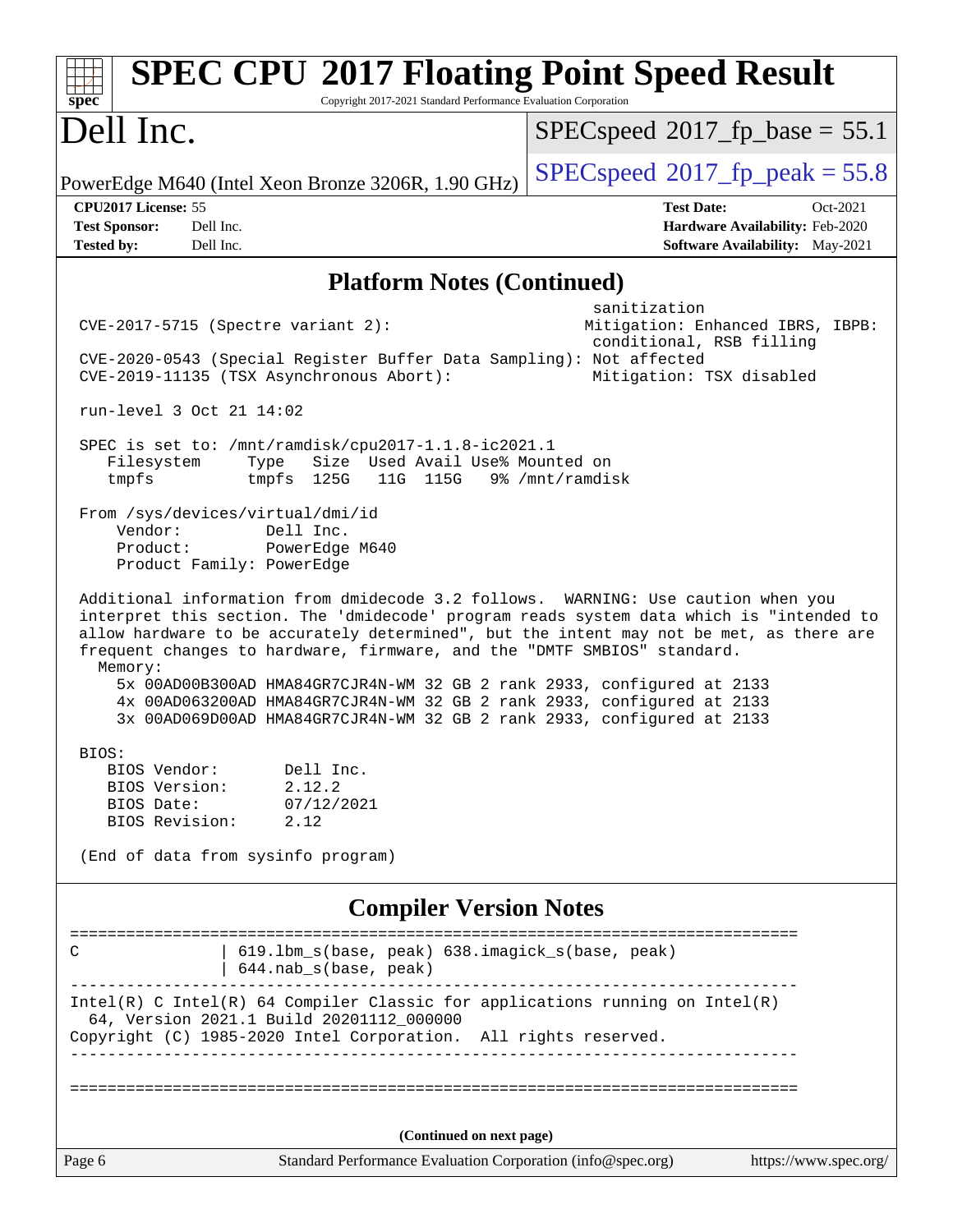| <b>SPEC CPU®2017 Floating Point Speed Result</b><br>Copyright 2017-2021 Standard Performance Evaluation Corporation<br>$spec^*$                                                                                                                                                                                                                                                                                                                                                                                                                                                                       |                                                                                                     |  |  |  |  |  |
|-------------------------------------------------------------------------------------------------------------------------------------------------------------------------------------------------------------------------------------------------------------------------------------------------------------------------------------------------------------------------------------------------------------------------------------------------------------------------------------------------------------------------------------------------------------------------------------------------------|-----------------------------------------------------------------------------------------------------|--|--|--|--|--|
| Dell Inc.                                                                                                                                                                                                                                                                                                                                                                                                                                                                                                                                                                                             | $SPEC speed$ <sup>®</sup> 2017_fp_base = 55.1                                                       |  |  |  |  |  |
| PowerEdge M640 (Intel Xeon Bronze 3206R, 1.90 GHz)                                                                                                                                                                                                                                                                                                                                                                                                                                                                                                                                                    | $SPEC speed^{\circ}2017$ [p_peak = 55.8                                                             |  |  |  |  |  |
| CPU2017 License: 55<br><b>Test Sponsor:</b><br>Dell Inc.<br><b>Tested by:</b><br>Dell Inc.                                                                                                                                                                                                                                                                                                                                                                                                                                                                                                            | <b>Test Date:</b><br>Oct-2021<br>Hardware Availability: Feb-2020<br>Software Availability: May-2021 |  |  |  |  |  |
| <b>Compiler Version Notes (Continued)</b>                                                                                                                                                                                                                                                                                                                                                                                                                                                                                                                                                             |                                                                                                     |  |  |  |  |  |
| C++, C, Fortran   607.cactuBSSN_s(base, peak)                                                                                                                                                                                                                                                                                                                                                                                                                                                                                                                                                         |                                                                                                     |  |  |  |  |  |
| $Intel(R)$ C++ Intel(R) 64 Compiler Classic for applications running on<br>Intel(R) 64, Version 2021.1 Build 20201112_000000<br>Copyright (C) 1985-2020 Intel Corporation. All rights reserved.<br>$Intel(R)$ C Intel(R) 64 Compiler Classic for applications running on Intel(R)<br>64, Version 2021.1 Build 20201112_000000<br>Copyright (C) 1985-2020 Intel Corporation. All rights reserved.<br>Intel(R) Fortran Intel(R) 64 Compiler Classic for applications running on<br>Intel(R) 64, Version 2021.1 Build 20201112_000000<br>Copyright (C) 1985-2020 Intel Corporation. All rights reserved. |                                                                                                     |  |  |  |  |  |
| 603.bwaves_s(base, peak) 649.fotonik3d_s(base, peak)<br>Fortran<br>654.roms_s(base, peak)<br>Intel(R) Fortran Intel(R) 64 Compiler Classic for applications running on<br>Intel(R) 64, Version 2021.1 Build 20201112_000000<br>Copyright (C) 1985-2020 Intel Corporation. All rights reserved.                                                                                                                                                                                                                                                                                                        |                                                                                                     |  |  |  |  |  |
| $621.wrf_s(base, peak)$ $627.cam4_s(base, peak)$<br>Fortran, C<br>$  628.pop2_s(base, peak)$<br>$Intel(R)$ Fortran Intel(R) 64 Compiler Classic for applications running on<br>Intel(R) 64, Version 2021.1 Build 20201112_000000                                                                                                                                                                                                                                                                                                                                                                      |                                                                                                     |  |  |  |  |  |
| Copyright (C) 1985-2020 Intel Corporation. All rights reserved.<br>$Intel(R)$ C Intel(R) 64 Compiler Classic for applications running on Intel(R)<br>64, Version 2021.1 Build 20201112_000000<br>Copyright (C) 1985-2020 Intel Corporation. All rights reserved.<br>___________________________                                                                                                                                                                                                                                                                                                       |                                                                                                     |  |  |  |  |  |
| <b>Base Compiler Invocation</b>                                                                                                                                                                                                                                                                                                                                                                                                                                                                                                                                                                       |                                                                                                     |  |  |  |  |  |
| C benchmarks:<br>icc                                                                                                                                                                                                                                                                                                                                                                                                                                                                                                                                                                                  |                                                                                                     |  |  |  |  |  |
| Fortran benchmarks:<br>ifort                                                                                                                                                                                                                                                                                                                                                                                                                                                                                                                                                                          |                                                                                                     |  |  |  |  |  |
| Benchmarks using both Fortran and C:<br>ifort icc                                                                                                                                                                                                                                                                                                                                                                                                                                                                                                                                                     |                                                                                                     |  |  |  |  |  |
| (Continued on next page)                                                                                                                                                                                                                                                                                                                                                                                                                                                                                                                                                                              |                                                                                                     |  |  |  |  |  |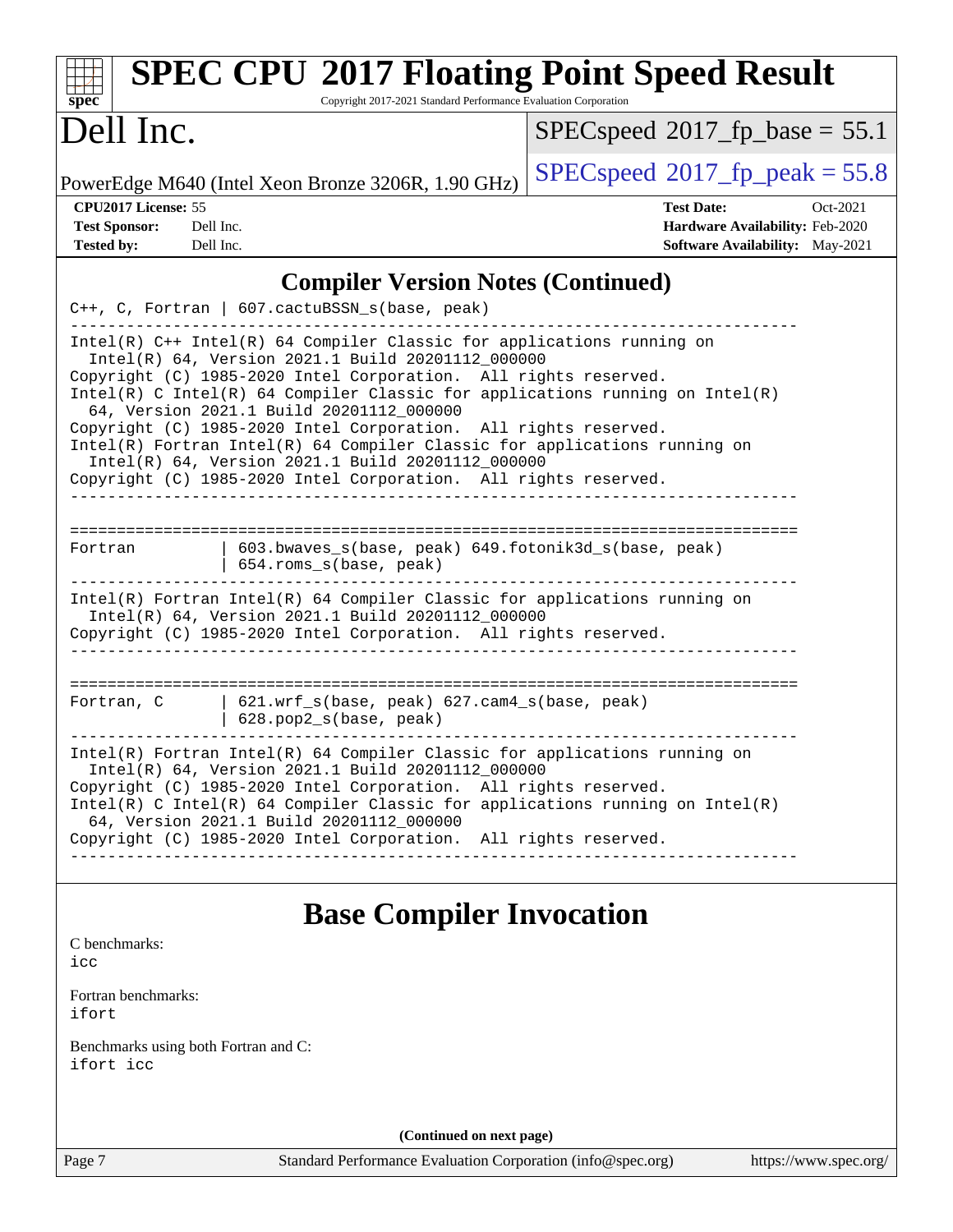# **[SPEC CPU](http://www.spec.org/auto/cpu2017/Docs/result-fields.html#SPECCPU2017FloatingPointSpeedResult)[2017 Floating Point Speed Result](http://www.spec.org/auto/cpu2017/Docs/result-fields.html#SPECCPU2017FloatingPointSpeedResult)**

Copyright 2017-2021 Standard Performance Evaluation Corporation

## Dell Inc.

**[spec](http://www.spec.org/)**

 $SPECspeed*2017_fp\_base = 55.1$  $SPECspeed*2017_fp\_base = 55.1$ 

PowerEdge M640 (Intel Xeon Bronze 3206R, 1.90 GHz)  $\left|$  [SPECspeed](http://www.spec.org/auto/cpu2017/Docs/result-fields.html#SPECspeed2017fppeak)®[2017\\_fp\\_peak = 5](http://www.spec.org/auto/cpu2017/Docs/result-fields.html#SPECspeed2017fppeak)5.8

**[CPU2017 License:](http://www.spec.org/auto/cpu2017/Docs/result-fields.html#CPU2017License)** 55 **[Test Date:](http://www.spec.org/auto/cpu2017/Docs/result-fields.html#TestDate)** Oct-2021 **[Test Sponsor:](http://www.spec.org/auto/cpu2017/Docs/result-fields.html#TestSponsor)** Dell Inc. **[Hardware Availability:](http://www.spec.org/auto/cpu2017/Docs/result-fields.html#HardwareAvailability)** Feb-2020 **[Tested by:](http://www.spec.org/auto/cpu2017/Docs/result-fields.html#Testedby)** Dell Inc. **[Software Availability:](http://www.spec.org/auto/cpu2017/Docs/result-fields.html#SoftwareAvailability)** May-2021

## **[Base Compiler Invocation \(Continued\)](http://www.spec.org/auto/cpu2017/Docs/result-fields.html#BaseCompilerInvocation)**

[Benchmarks using Fortran, C, and C++:](http://www.spec.org/auto/cpu2017/Docs/result-fields.html#BenchmarksusingFortranCandCXX) [icpc](http://www.spec.org/cpu2017/results/res2021q4/cpu2017-20211026-29889.flags.html#user_CC_CXX_FCbase_intel_icpc_c510b6838c7f56d33e37e94d029a35b4a7bccf4766a728ee175e80a419847e808290a9b78be685c44ab727ea267ec2f070ec5dc83b407c0218cded6866a35d07) [icc](http://www.spec.org/cpu2017/results/res2021q4/cpu2017-20211026-29889.flags.html#user_CC_CXX_FCbase_intel_icc_66fc1ee009f7361af1fbd72ca7dcefbb700085f36577c54f309893dd4ec40d12360134090235512931783d35fd58c0460139e722d5067c5574d8eaf2b3e37e92) [ifort](http://www.spec.org/cpu2017/results/res2021q4/cpu2017-20211026-29889.flags.html#user_CC_CXX_FCbase_intel_ifort_8111460550e3ca792625aed983ce982f94888b8b503583aa7ba2b8303487b4d8a21a13e7191a45c5fd58ff318f48f9492884d4413fa793fd88dd292cad7027ca)

**[Base Portability Flags](http://www.spec.org/auto/cpu2017/Docs/result-fields.html#BasePortabilityFlags)**

 603.bwaves\_s: [-DSPEC\\_LP64](http://www.spec.org/cpu2017/results/res2021q4/cpu2017-20211026-29889.flags.html#suite_basePORTABILITY603_bwaves_s_DSPEC_LP64) 607.cactuBSSN\_s: [-DSPEC\\_LP64](http://www.spec.org/cpu2017/results/res2021q4/cpu2017-20211026-29889.flags.html#suite_basePORTABILITY607_cactuBSSN_s_DSPEC_LP64) 619.lbm\_s: [-DSPEC\\_LP64](http://www.spec.org/cpu2017/results/res2021q4/cpu2017-20211026-29889.flags.html#suite_basePORTABILITY619_lbm_s_DSPEC_LP64) 621.wrf\_s: [-DSPEC\\_LP64](http://www.spec.org/cpu2017/results/res2021q4/cpu2017-20211026-29889.flags.html#suite_basePORTABILITY621_wrf_s_DSPEC_LP64) [-DSPEC\\_CASE\\_FLAG](http://www.spec.org/cpu2017/results/res2021q4/cpu2017-20211026-29889.flags.html#b621.wrf_s_baseCPORTABILITY_DSPEC_CASE_FLAG) [-convert big\\_endian](http://www.spec.org/cpu2017/results/res2021q4/cpu2017-20211026-29889.flags.html#user_baseFPORTABILITY621_wrf_s_convert_big_endian_c3194028bc08c63ac5d04de18c48ce6d347e4e562e8892b8bdbdc0214820426deb8554edfa529a3fb25a586e65a3d812c835984020483e7e73212c4d31a38223) 627.cam4\_s: [-DSPEC\\_LP64](http://www.spec.org/cpu2017/results/res2021q4/cpu2017-20211026-29889.flags.html#suite_basePORTABILITY627_cam4_s_DSPEC_LP64) [-DSPEC\\_CASE\\_FLAG](http://www.spec.org/cpu2017/results/res2021q4/cpu2017-20211026-29889.flags.html#b627.cam4_s_baseCPORTABILITY_DSPEC_CASE_FLAG) 628.pop2\_s: [-DSPEC\\_LP64](http://www.spec.org/cpu2017/results/res2021q4/cpu2017-20211026-29889.flags.html#suite_basePORTABILITY628_pop2_s_DSPEC_LP64) [-DSPEC\\_CASE\\_FLAG](http://www.spec.org/cpu2017/results/res2021q4/cpu2017-20211026-29889.flags.html#b628.pop2_s_baseCPORTABILITY_DSPEC_CASE_FLAG) [-convert big\\_endian](http://www.spec.org/cpu2017/results/res2021q4/cpu2017-20211026-29889.flags.html#user_baseFPORTABILITY628_pop2_s_convert_big_endian_c3194028bc08c63ac5d04de18c48ce6d347e4e562e8892b8bdbdc0214820426deb8554edfa529a3fb25a586e65a3d812c835984020483e7e73212c4d31a38223) [-assume byterecl](http://www.spec.org/cpu2017/results/res2021q4/cpu2017-20211026-29889.flags.html#user_baseFPORTABILITY628_pop2_s_assume_byterecl_7e47d18b9513cf18525430bbf0f2177aa9bf368bc7a059c09b2c06a34b53bd3447c950d3f8d6c70e3faf3a05c8557d66a5798b567902e8849adc142926523472) 638.imagick\_s: [-DSPEC\\_LP64](http://www.spec.org/cpu2017/results/res2021q4/cpu2017-20211026-29889.flags.html#suite_basePORTABILITY638_imagick_s_DSPEC_LP64) 644.nab\_s: [-DSPEC\\_LP64](http://www.spec.org/cpu2017/results/res2021q4/cpu2017-20211026-29889.flags.html#suite_basePORTABILITY644_nab_s_DSPEC_LP64) 649.fotonik3d\_s: [-DSPEC\\_LP64](http://www.spec.org/cpu2017/results/res2021q4/cpu2017-20211026-29889.flags.html#suite_basePORTABILITY649_fotonik3d_s_DSPEC_LP64) 654.roms\_s: [-DSPEC\\_LP64](http://www.spec.org/cpu2017/results/res2021q4/cpu2017-20211026-29889.flags.html#suite_basePORTABILITY654_roms_s_DSPEC_LP64)

## **[Base Optimization Flags](http://www.spec.org/auto/cpu2017/Docs/result-fields.html#BaseOptimizationFlags)**

#### [C benchmarks](http://www.spec.org/auto/cpu2017/Docs/result-fields.html#Cbenchmarks):

```
-m64 -std=c11 -xCORE-AVX2 -ipo -O3 -no-prec-div -qopt-prefetch
-ffinite-math-only -qopt-mem-layout-trans=4 -qopenmp -DSPEC_OPENMP
-mbranches-within-32B-boundaries
```
[Fortran benchmarks](http://www.spec.org/auto/cpu2017/Docs/result-fields.html#Fortranbenchmarks):

[-m64](http://www.spec.org/cpu2017/results/res2021q4/cpu2017-20211026-29889.flags.html#user_FCbase_m64-icc) [-Wl,-z,muldefs](http://www.spec.org/cpu2017/results/res2021q4/cpu2017-20211026-29889.flags.html#user_FCbase_link_force_multiple1_b4cbdb97b34bdee9ceefcfe54f4c8ea74255f0b02a4b23e853cdb0e18eb4525ac79b5a88067c842dd0ee6996c24547a27a4b99331201badda8798ef8a743f577) [-DSPEC\\_OPENMP](http://www.spec.org/cpu2017/results/res2021q4/cpu2017-20211026-29889.flags.html#suite_FCbase_DSPEC_OPENMP) [-xCORE-AVX2](http://www.spec.org/cpu2017/results/res2021q4/cpu2017-20211026-29889.flags.html#user_FCbase_f-xCORE-AVX2) [-ipo](http://www.spec.org/cpu2017/results/res2021q4/cpu2017-20211026-29889.flags.html#user_FCbase_f-ipo) [-O3](http://www.spec.org/cpu2017/results/res2021q4/cpu2017-20211026-29889.flags.html#user_FCbase_f-O3) [-no-prec-div](http://www.spec.org/cpu2017/results/res2021q4/cpu2017-20211026-29889.flags.html#user_FCbase_f-no-prec-div) [-qopt-prefetch](http://www.spec.org/cpu2017/results/res2021q4/cpu2017-20211026-29889.flags.html#user_FCbase_f-qopt-prefetch) [-ffinite-math-only](http://www.spec.org/cpu2017/results/res2021q4/cpu2017-20211026-29889.flags.html#user_FCbase_f_finite_math_only_cb91587bd2077682c4b38af759c288ed7c732db004271a9512da14a4f8007909a5f1427ecbf1a0fb78ff2a814402c6114ac565ca162485bbcae155b5e4258871) [-qopt-mem-layout-trans=4](http://www.spec.org/cpu2017/results/res2021q4/cpu2017-20211026-29889.flags.html#user_FCbase_f-qopt-mem-layout-trans_fa39e755916c150a61361b7846f310bcdf6f04e385ef281cadf3647acec3f0ae266d1a1d22d972a7087a248fd4e6ca390a3634700869573d231a252c784941a8) [-qopenmp](http://www.spec.org/cpu2017/results/res2021q4/cpu2017-20211026-29889.flags.html#user_FCbase_qopenmp_16be0c44f24f464004c6784a7acb94aca937f053568ce72f94b139a11c7c168634a55f6653758ddd83bcf7b8463e8028bb0b48b77bcddc6b78d5d95bb1df2967) [-nostandard-realloc-lhs](http://www.spec.org/cpu2017/results/res2021q4/cpu2017-20211026-29889.flags.html#user_FCbase_f_2003_std_realloc_82b4557e90729c0f113870c07e44d33d6f5a304b4f63d4c15d2d0f1fab99f5daaed73bdb9275d9ae411527f28b936061aa8b9c8f2d63842963b95c9dd6426b8a) [-mbranches-within-32B-boundaries](http://www.spec.org/cpu2017/results/res2021q4/cpu2017-20211026-29889.flags.html#user_FCbase_f-mbranches-within-32B-boundaries) [-L/usr/local/jemalloc64-5.0.1/lib](http://www.spec.org/cpu2017/results/res2021q4/cpu2017-20211026-29889.flags.html#user_FCbase_jemalloc_link_path64_1_cc289568b1a6c0fd3b62c91b824c27fcb5af5e8098e6ad028160d21144ef1b8aef3170d2acf0bee98a8da324cfe4f67d0a3d0c4cc4673d993d694dc2a0df248b) [-ljemalloc](http://www.spec.org/cpu2017/results/res2021q4/cpu2017-20211026-29889.flags.html#user_FCbase_jemalloc_link_lib_d1249b907c500fa1c0672f44f562e3d0f79738ae9e3c4a9c376d49f265a04b9c99b167ecedbf6711b3085be911c67ff61f150a17b3472be731631ba4d0471706)

[Benchmarks using both Fortran and C](http://www.spec.org/auto/cpu2017/Docs/result-fields.html#BenchmarksusingbothFortranandC):

```
-m64 -std=c11 -Wl,-z,muldefs -xCORE-AVX2 -ipo -O3 -no-prec-div
-qopt-prefetch -ffinite-math-only -qopt-mem-layout-trans=4 -qopenmp
-DSPEC_OPENMP -mbranches-within-32B-boundaries -nostandard-realloc-lhs
-L/usr/local/jemalloc64-5.0.1/lib -ljemalloc
```
#### [Benchmarks using Fortran, C, and C++:](http://www.spec.org/auto/cpu2017/Docs/result-fields.html#BenchmarksusingFortranCandCXX)

```
-m64 -std=c11 -Wl,-z,muldefs -xCORE-AVX2 -ipo -O3 -no-prec-div
-qopt-prefetch -ffinite-math-only -qopt-mem-layout-trans=4 -qopenmp
-DSPEC_OPENMP -mbranches-within-32B-boundaries -nostandard-realloc-lhs
-L/usr/local/jemalloc64-5.0.1/lib -ljemalloc
```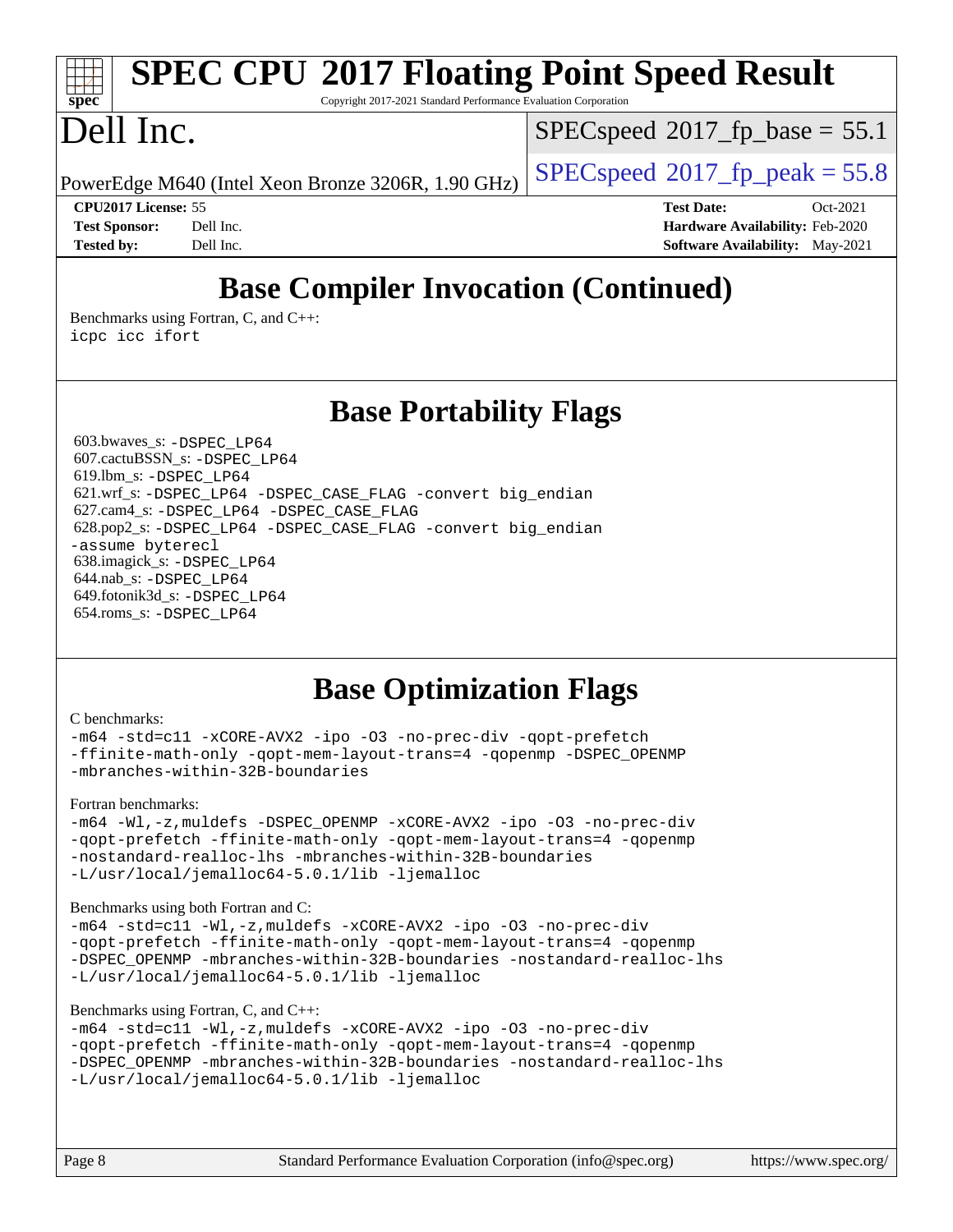| Dell Inc.                                                                                                                                                                                                                                             | $SPEC speed^{\circ}2017\_fp\_base = 55.1$                        |  |
|-------------------------------------------------------------------------------------------------------------------------------------------------------------------------------------------------------------------------------------------------------|------------------------------------------------------------------|--|
|                                                                                                                                                                                                                                                       | $SPEC speed^{\circ}2017$ [p_peak = 55.8                          |  |
| PowerEdge M640 (Intel Xeon Bronze 3206R, 1.90 GHz)                                                                                                                                                                                                    |                                                                  |  |
| CPU2017 License: 55<br><b>Test Sponsor:</b><br>Dell Inc.                                                                                                                                                                                              | <b>Test Date:</b><br>Oct-2021<br>Hardware Availability: Feb-2020 |  |
| Dell Inc.<br><b>Tested by:</b>                                                                                                                                                                                                                        | <b>Software Availability:</b> May-2021                           |  |
|                                                                                                                                                                                                                                                       | <b>Peak Compiler Invocation</b>                                  |  |
| C benchmarks:<br>icc                                                                                                                                                                                                                                  |                                                                  |  |
| Fortran benchmarks:<br>ifort                                                                                                                                                                                                                          |                                                                  |  |
| Benchmarks using both Fortran and C:<br>ifort icc                                                                                                                                                                                                     |                                                                  |  |
| Benchmarks using Fortran, C, and C++:<br>icpc icc ifort                                                                                                                                                                                               |                                                                  |  |
|                                                                                                                                                                                                                                                       | <b>Peak Optimization Flags</b>                                   |  |
| C benchmarks:                                                                                                                                                                                                                                         |                                                                  |  |
| $619.$ lbm_s: basepeak = yes                                                                                                                                                                                                                          |                                                                  |  |
| $638.\text{imagek}_s:$ basepeak = yes                                                                                                                                                                                                                 |                                                                  |  |
| $644$ .nab_s: basepeak = yes                                                                                                                                                                                                                          |                                                                  |  |
| Fortran benchmarks:                                                                                                                                                                                                                                   |                                                                  |  |
| 603.bwaves_s: $-m64$ -Wl, -z, muldefs -prof-gen(pass 1) -prof-use(pass 2)<br>-DSPEC_SUPPRESS_OPENMP -DSPEC_OPENMP -ipo -xCORE-AVX2<br>-03 -no-prec-div -qopt-prefetch -ffinite-math-only<br>-qopt-mem-layout-trans=4 -qopenmp -nostandard-realloc-lhs |                                                                  |  |
| -mbranches-within-32B-boundaries<br>-L/usr/local/jemalloc64-5.0.1/lib -ljemalloc                                                                                                                                                                      |                                                                  |  |
| $649$ .fotonik $3d$ <sub>-</sub> s: basepeak = yes                                                                                                                                                                                                    |                                                                  |  |
| $654$ .roms_s: basepeak = yes                                                                                                                                                                                                                         |                                                                  |  |
| Benchmarks using both Fortran and C:                                                                                                                                                                                                                  |                                                                  |  |
|                                                                                                                                                                                                                                                       | (Continued on next page)                                         |  |